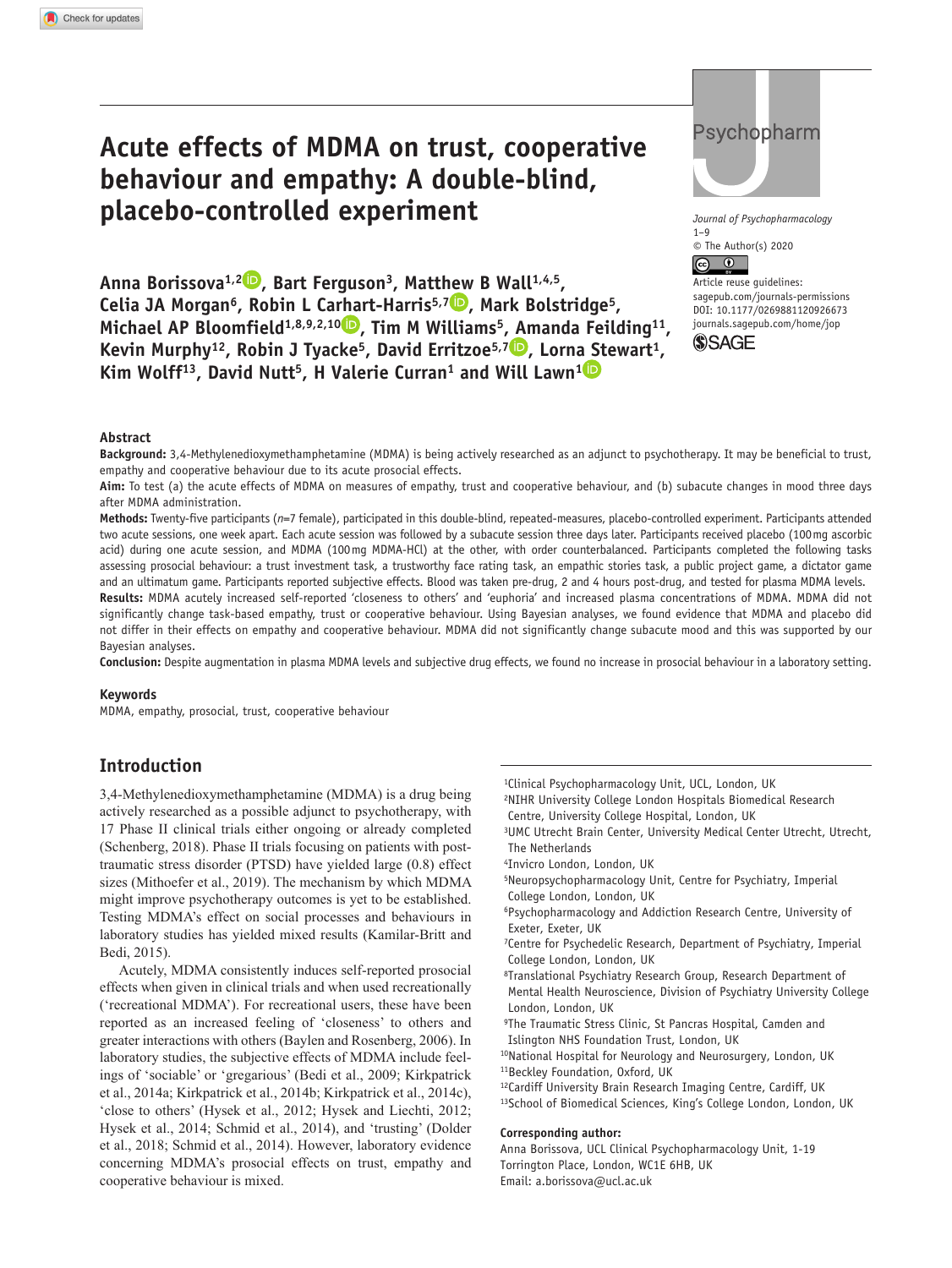Emotional empathy appears to be enhanced by MDMA (Kuypers et al., 2014; Hysek et al., 2014; Schmid et al., 2014). For cognitive empathy, MDMA may impair accurate recognition of negative emotions (Dolder et al., 2018; Hysek et al., 2012; Hysek et al., 2014; Wardle and de Wit, 2014; Bedi et al., 2010). However, null drug effects on cognitive empathy have also been reported (Hysek et al., 2014; Schmid et al., 2014; Gabay et al., 2019; Kuypers et al., 2014).

Results are mixed for the effect of MDMA on perceived trustworthiness. A naturalistic study, in which participants took their own recreational MDMA and were assessed in their homes, reported increases (Stewart et al., 2014). Conversely, one laboratory study found a null effect (Kirkpatrick et al., 2014c).

In the same naturalistic study, Stewart and colleagues also assessed the effect of recreational MDMA on cooperative behaviour, finding a prosocial effect on both the ultimatum and dictator games. A laboratory experiment of MDMA on the ultimatum game also found a prosocial effect (Gabay et al., 2018).

Other laboratory studies have found positive effects of MDMA on the social value orientation (SVO) (Hysek et al., 2014), the prisoner's dilemma (Gabay et al., 2019) and the welfare-trade off tasks (Kirkpatrick et al., 2015). At a lower (75mg) dose, others have found null effects of MDMA on a trust game, which assesses trust and cooperative behaviour (Kuypers et al., 2014), and on the SVO (Schmid et al., 2014). In summary, existing research into MDMA's effects on empathy, trust and cooperative behaviour has produced inconsistent results.

Use of recreational MDMA has been shown to lead to low mood a few days after having taken the drug: the 'mid-week blues' (Curran and Travill, 1997). This has also been found in a laboratory study of MDMA 24 hours after drug administration (Liechti et al., 2001), though this was not replicated in a pooled analysis of nine other studies (Vizeli and Liechti, 2017). Low mood in the 7 days after administration has also been noted in some clinical trials of MDMA (Ot'alora G et al., 2018). Given some inconsistencies, it remains important to further characterise the subacute effects of MDMA on mood. This is particularly relevant given interest in MDMA as an adjunct to psychotherapy.

We aimed firstly to extend and replicate the findings from a naturalistic study of recreational MDMA's acute prosocial effects (Stewart et al., 2014) in a controlled laboratory experiment, using measures of empathy, trust and cooperative behaviour. Secondly, we aimed to assess subacute changes to mood three days after MDMA administration. We hypothesised that relative to placebo: (a) MDMA would increase prosocial behaviour on assessments of cooperative behaviour, trust ratings and empathy and (b) MDMA would lead to subacute low mood.

# **Materials and methods**

#### *Design*

Participants were enrolled in a within-subject, double-blind, placebo-controlled study with drug order balanced across participants. Participants attended four sessions in total, with two acute drug administration sessions and two subacute sessions. The acute drug administration sessions were 7 days apart. The subacute sessions occurred 3 days after each of the acute sessions. Data collection was conducted between January and October 2012.

The study was approved by National Research Ethics Service (NRES) West London Research Ethics Committee, Imperial College London's Joint Compliance and Research Office, Imperial College Healthcare NHS Trust and Imperial College London's Faculty of Medicine, University College London Research Ethics Committee, and was conducted in accordance with Good Clinical Practice guidelines. A Home Office Licence was obtained for the storage and handling of a Schedule 1 drug and Imperial College London sponsored the research. Participants gave informed consent.

#### *Participants*

Participants were 25 healthy, right-handed, poly-drug (including MDMA) users, aged 18 and 58 years. Participants were required to abstain from MDMA for 7 days and other psychoactive drugs for at least 48 hours. This was confirmed by a urine screen and self-reported drug use. Participants took an alcohol breathalyser test to confirm that they had no recent alcohol consumption.

Participants underwent a screen of their general health and present mental health. Inclusion criteria were: (a) currently mentally and physically healthy as determined by a psychiatric interview and medical screen and (b) at least one previous experience with MDMA. For details of medical screening and additional exclusion criteria see Supplementary Materials. Five of the participants were videoed as part of a UK television documentary (Channel 4©) on the effects of MDMA.

#### *Assessments*

*Empathic stories task:* This was a novel task. It measured emotional empathy by assessing participants' emotional reactions in response to stories with different emotional themes. There were two 'happy' themed stories, two 'angry' themed stories, and two 'sad' themed stories. Participants were asked to rate how 'good' to 'bad' the stories made them feel on a scale of 1 (most positive) to 9 (most negative).

*Trustworthy face rating task:* This task followed the procedure of Stewart et al. (2014), based on Winston et al. (2002) . Participants were shown 33 male and 33 female emotionally neutral faces taken from the Karolinska Directed Emotional Faces database (Lundqvist and Litton, 1998). Participants were asked to rate how trustworthy the faces were on a scale of 1–7.

#### *Cooperative behaviour games*

*Public project game (Ledyard, 1994):* Participants were asked how much of £5 they would like to contribute to the public project. All contributions would then be added together, multiplied by two and distributed equally among everyone who took part in the study (not just those who had contributed).

*Dictator game (Hoffman et al., 1996):* Participants were told they had been given £5 and were asked to choose how to split this amount with another person in the study.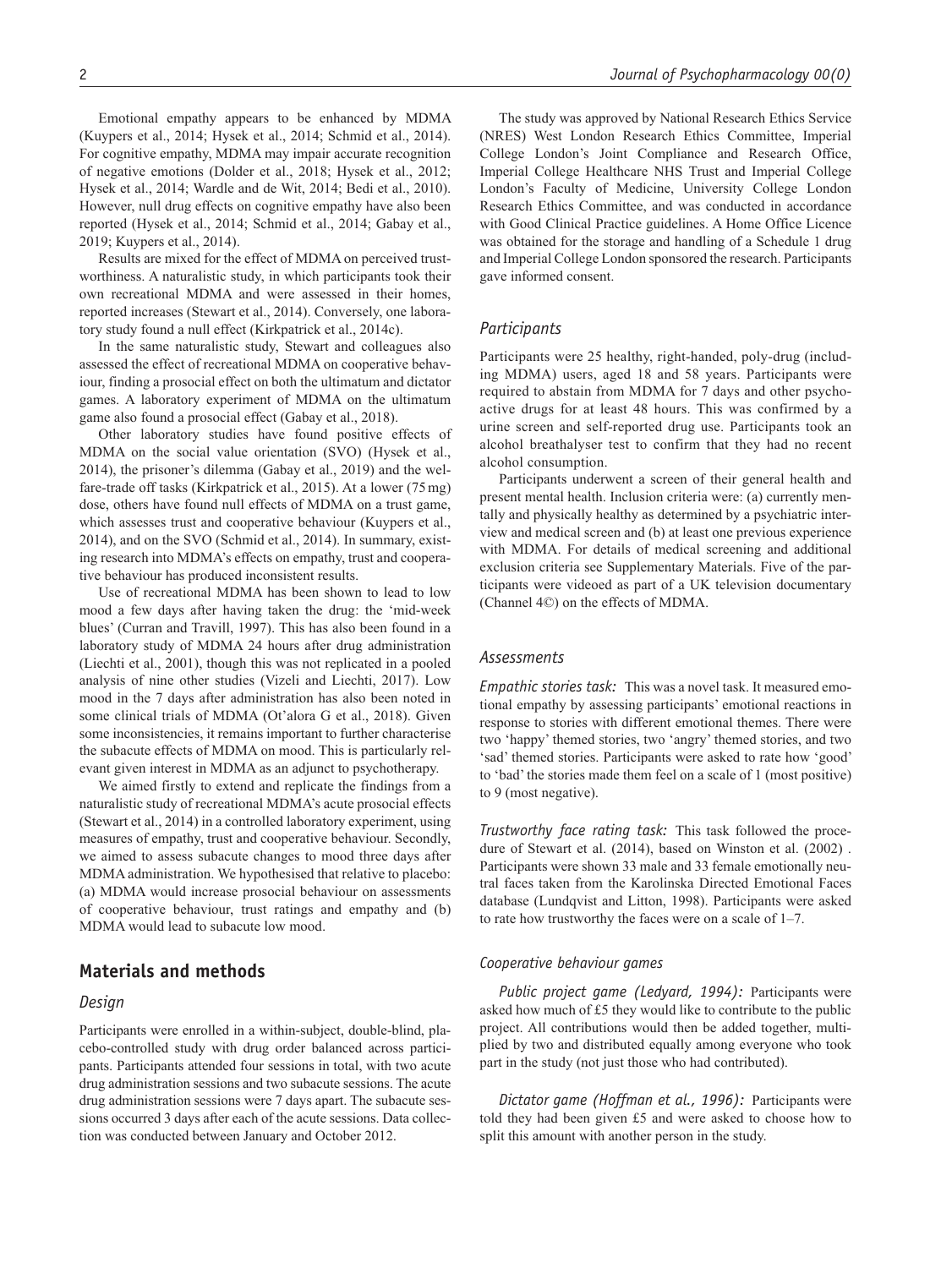#### *Ultimatum game (Thaler, 1988; Guth and Tietz, 1990):*

*Proposer role***:** Participants were asked to decide how to split £5 with another person in the study.

*Decider role***:** Participants were told that the proposer participant had decided how they would split £5 with them. They were asked to write down the minimum offer they would be willing to accept. Participants were told that if the decider participant accepted the offer, both parties would receive the amounts agreed; if rejected, both parties would receive nothing.

*Trust investment task:* This task followed the procedure of Berg et al. (1995). Briefly, participants were told they had £500, which they could choose to invest in 20 different entrepreneurs. They were shown the face of the individual running the business and asked to choose an amount that they wished to invest. Participants were told they would be paid a proportion of the money they won.

Every participant completed every task in the order above. For full details on all the tasks see the Supplementary Materials.

# *Self-rated assessments*

*Mood and symptom visual analogue scales.* We report 11 Acute visual analogue scales (VASs). Participants rated how they were feeling at that moment on a 0–10 scale, anchored by two opposing statements. The scales reported here are: no euphoria – extreme euphoria, no drug effect – strong drug effect, no jaw clenching – severe jaw clenching, lethargic – energy, trusting of others – distrusting of others, no empathy – extreme empathy, friendly – hostile, no feelings of closeness to others – strong feelings of closeness to others, amicable – antagonistic, want to be alone – want to be with others, compassionate – indifferent. The scales combined the scales in Stewart et al. (2014) and additional scales based on previous MDMA studies (Hoshi et al., 2004).

We report five subacute VASs. The scales reported here are: happy – sad, calm – anxious, trusting of others – distrusting of others, want to be alone – want to be with others, no empathy – extreme empathy.

*Beck Depression Inventory (Beck et al., 1996):* Participants completed the 21-item Beck Depression Inventory (BDI). On acute sessions, participants answered for how they have felt over the previous 2 weeks, and on the subacute sessions participants answered for how they have felt over the previous 3 days (Curran and Travill, 1997). Higher scores reflect higher depression severity.

*State-Trait Anxiety Inventory (Spielberger, 1970):* This questionnaire has 20 items for assessing trait anxiety and 20 items for assessing state anxiety. All items are rated on a scale of 1 (almost never) – 4 (almost always). Higher scores reflect greater anxiety.

*MDMA plasma concentration.* MDMA was determined by using liquid chromatography – mass spectrometry by ViaPath, King's College Hospital. MDMA concentrations were only analysed on the MDMA condition.



Figure 1. Flowchart to represent the order of events on each acute session day.

*Drug and dosing parameters.* Participants were administered 100mg encapsulated MDMA-HCl orally and on a separate occasion, placebo (100mg encapsulated ascorbic acid).

*Procedure.* Participants first attended a screening visit in which they completed a baseline BDI and State-Trait Anxiety Inventory (STAI) questionnaire and had general medical and psychiatric assessments. They then completed the acute sessions and subacute sessions.

The acute sessions involved participants completing taskbased measures of trust, empathy and cooperative behaviour and self-report assessments of mood. Participants also completed an MRI scan, results for which have been reported elsewhere (Carhart-Harris et al., 2015; Carhart-Harris et al., 2014).

Tasks reported in this paper began 2 hours after drug administration and were completed 4 hours after drug administration. STAI questions were measured pre-drug at the first acute visit.

See Figure 1 for a representation of an acute session day.

On subacute sessions participants completed five mood and symptom VASs. They also completed a modified BDI. Participants did not complete any tasks on subacute sessions.

# **Statistical analyses**

All data were analysed using IBM Statistical Package for Social Sciences (IBM SPSS version 26). Our analyses reported here include all participants (filmed and not-filmed). Excluding participants who were filmed did not affect the significance or direction of the results so they were kept in the analyses.

*MDMA plasma concentrations analyses.* MDMA plasma concentrations were analysed with repeated measures analysis of variance (RM-ANOVA) with time as the within-subject factor.

*Acute VAS.* Eleven mood and symptoms VASs were analysed with RM-ANOVA with Drug and Time as within-subject factors. We Bonferroni-corrected the α-level to  $0.0045$  to account for multiple comparisons due to the 11 VASs.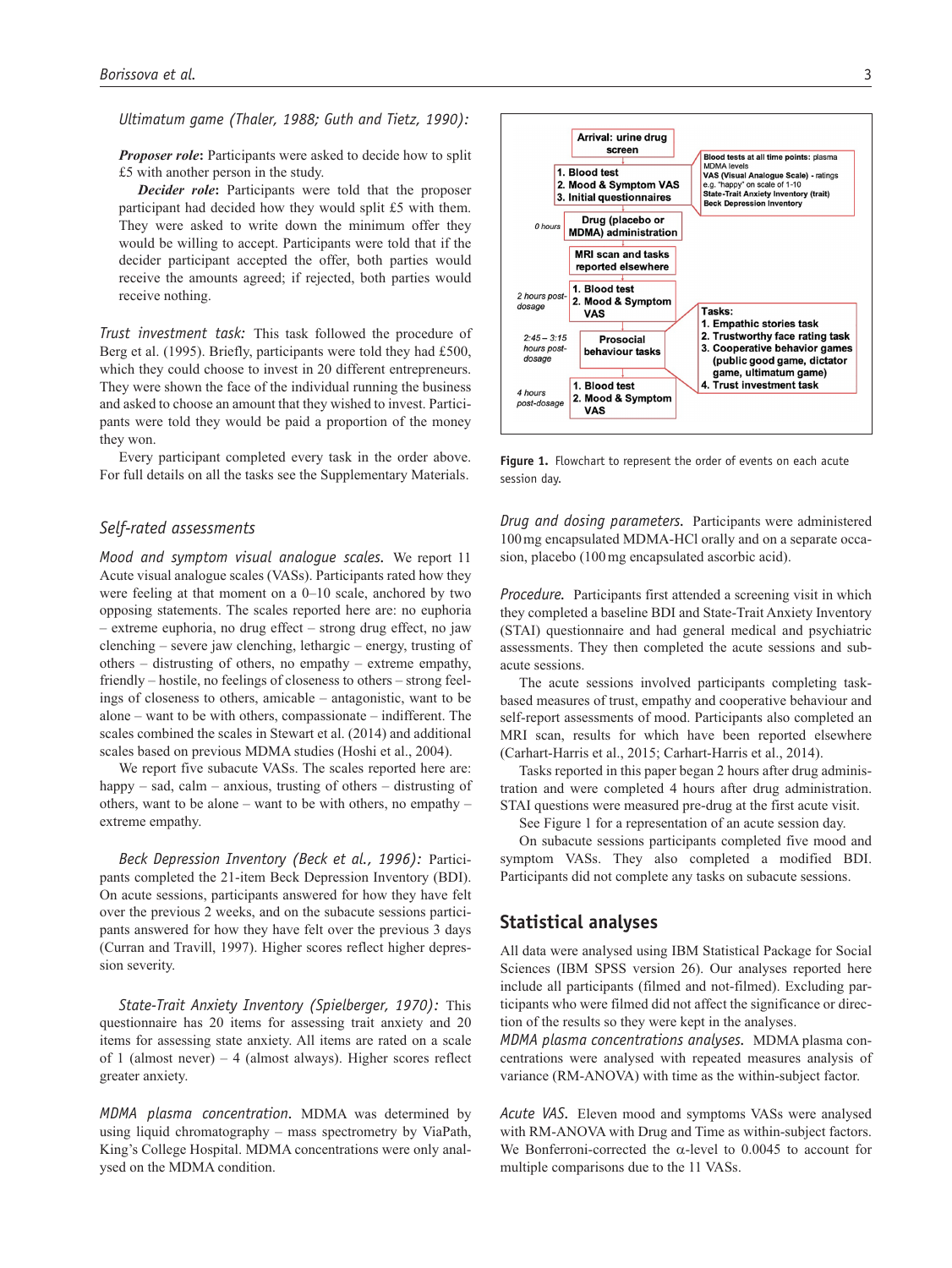*Subacute VAS/BDI.* Five subacute mood and symptom VASs were analysed with RM-ANOVA with drug and day as within-subject factors. We compared pre-drug VAS ratings at acute sessions with subacute session ratings. We Bonferroni-corrected the α-level to 0.01 to account for multiple comparisons due to the five VASs.

BDI ratings were analysed with RM-ANOVA with drug and day as within-subject factors. We compared pre-drug BDI ratings at acute sessions with subacute BDI ratings.

*Task data.* Normality of task data and statistical assumptions were assessed and appropriate tests were employed.

The empathic stories task was analysed using RM-ANOVA. The dependent variable was the rating score of 1–9. Drug and story emotion (happy, angry, sad) were within-subjects factors. Trustworthy face rating task data were analysed using RM-ANOVA. The dependent variable was the mean trust rating. Drug and face gender were within-subject factors. Trust investment task data were analysed with paired two-tailed t-tests, to compare MDMA and the placebo. The dependent variable was the total amount invested. Cooperative behaviour tasks data were analysed with bootstrapped bias-corrected and accelerated (BCa) confidence-interval paired two-tailed t-tests, because data were nonparametrically distributed. For the public project game, dictator game and ultimatum game proposer role the dependent variables were the amount of money donated by the participant. For the ultimatum game decider role the dependent variable was the amount written as the minimum amount accepted by the participant.

Drug order was added as an additional between-subjects factor and results were compared with reported primary analyses (without drug order). Results were unaffected by drug order, unless otherwise noted. For all analyses, significant main effects and interactions were followed up by Bonferroni-corrected post hoc comparisons using the inbuilt function in SPSS syntax. *P* values were considered statistically significant at  $\leq 0.05$ , unless otherwise stated.

We also calculated Jeffreys–Zellner–Siow (JZS) Bayes factors using an online calculator [\(http://pcl.missouri.edu/bayesfac](http://pcl.missouri.edu/bayesfactor)[tor\)](http://pcl.missouri.edu/bayesfactor) to evaluate evidence in favour of the null hypotheses for t-tests. We used a scaled-information prior of  $r = 1$ , which is the default value recommended (Rouder et al, 2009). We used a cutoff of JZS Bayes Factor greater than 3 as evidence for the null hypothesis (Rouder et al., 2009)

*Correlation analyses:* We tested the association between peak (2 hour post-drug) MDMA and task variables, and the mood and symptom VASs which showed an effect of MDMA. We set the α-level to  $0.005$  for task variables, and  $0.01$  for the mood and symptom VASs to account for multiple comparisons. We also tested the association between behavioural and subjective responses. We tested the correlation of trust task responses with the 'trusting of others' VAS and empathy task responses with the 'empathy' VAS. We set the  $\alpha$ -level to 0.008. We calculated Pearson's *r*, with bootstrapped confidence intervals where data were not normally distributed.

# **Results**

#### *Demographics*

We tested 7 women and 18 men with a mean age of 34.1 (SD=10.6, range 21–58) years. Participants had a mean BDI score of 2.19



**Figure 2.** Plasma MDMA concentrations pre- and post-MDMA.  $(***= p<0.001)$ 

(SD=2.7, range= 0–8), corresponding to no depression, and mean trait STAI scores of 34.6 (SD=7.6, range= 21-46), corresponding to low/no anxiety.

All participants reported at least one previous use of MDMA, with a median 10 lifetime uses (interquartile range=3-45, range 1–200). Other lifetime drug use reported by participants can be found in the Supplementary Materials.

## *MDMA plasma concentration (Figure 2)*

MDMA plasma concentrations increased from 0 to a mean of  $213.8777 \pm 14.10$ ng/ml and  $211.249 \pm 18.505$ ng/ml, two and four hours after MDMA treatment, respectively. There was a main effect of time ( $F_{2,42}$ =115.541, *p*<0.001,  $\eta_p$ <sup>2</sup>=0.846), reflecting an increase from pre-drug to two hours post-administration  $(t_{21}=15.169, p<0.001, \text{ mean difference}=213.877, 95\% \text{ CI}:$ 177.199 to 250.555, *d*=3.234) and to four hours post-administration  $(t_{21}=11.416, p<0.001$ , mean difference=211.249, 95% CI: 163.111 to 259.387, *d*=2.434).

# *Subjective effects*

# *Acute effects (Figure 3)*

*Feel drug effect:* There was an interaction between drug and time for overall 'feel drug effect'  $(F_{2,38}=43.125, p<0.001,$ η*p* 2=0.694). MDMA increased 'feel drug effect' ratings from baseline at both the 2 hour ( $p$ <0.001) and 4 hour ( $p$ =0.001) time points post-administration, while ratings on placebo were not significantly changed (*ps*=0.780-0.990). At 2 hours and 4 hours postdrug, MDMA-induced 'feel drug effect' ratings were significantly greater than placebo (two hours:  $p < 0.001$ , four hours:  $p = 0.008$ ).

*Euphoria:* There was a drug by time interaction for 'euphoria' ratings (F<sub>2,38</sub>=44.519,  $p$ <0.001,  $\eta_p$ <sup>2=0.701).</sup> MDMA increased 'euphoria' ratings at 2 hours post-drug relative to baseline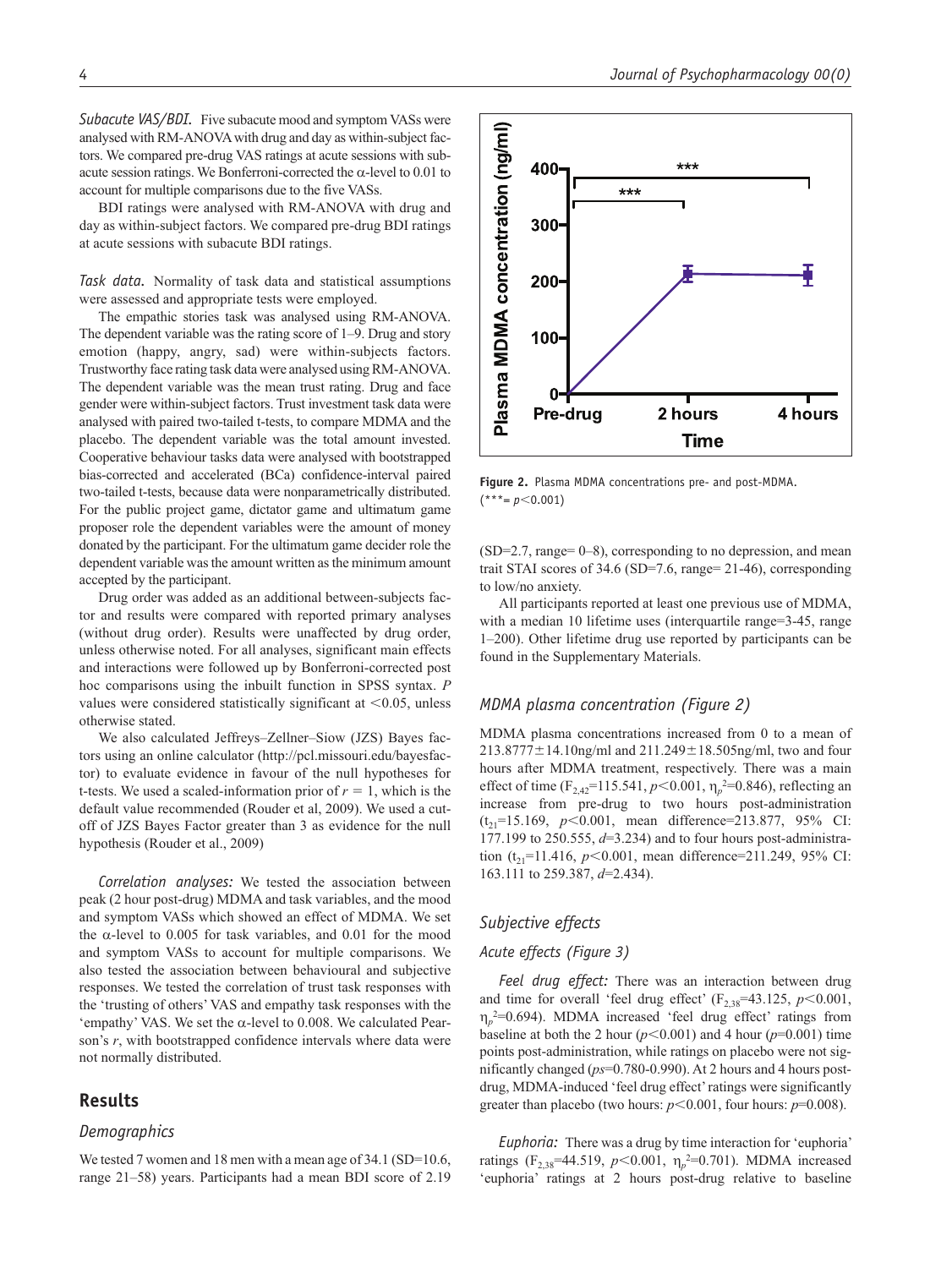

**Figure 3.** Subjective effects of MDMA compared to Placebo at 0, 2 and 4 hours post-drug. The dashed lines represent the Placebo condition. \*\*\*  $= p \le 0.001$ ; \*\* $= p \le 0.005$ , \* $= p \le 0.05$ . These denote the comparison between MDMA and placebo ratings at each time point.

 $(p<0.001)$ , while placebo did not  $(p=0.745)$ . Euphoria ratings were significantly greater at 2 and 4 hours post-MDMA compared to placebo (2 hours: *p*<0.001, 4 hours: *p*=0.003)

*Jaw clenching:* There was a significant drug by time interaction for jaw clenching  $(F_{2,38}=14.812, p<0.001, \eta_p^2=0.694),$ reflecting higher ratings at 2 hours and 4 hours post-drug for MDMA compared with placebo  $(p<0.001)$ .

*Closeness to others:* There was a drug by time interaction for closeness to others ratings ( $F_{2,38}$ =8.010, *p*=0.001,  $\eta_p$ <sup>2=</sup>0.297). Ratings increased post-MDMA at 2 hours relative to baseline  $(p=0.025)$ , with no increase post-placebo  $(p=1.000)$ . Ratings were significantly higher when comparing MDMA to placebo at baseline (*p*=0.039) and at 2 hours (*p*=0.002). There was a trend main effect of drug ( $F_{1,19} = 6.013$ ,  $p = 0.024$ ,  $\eta_p^2 = 0.240$ ) and time  $(F_{2,38}=3.719, p=0.033, \eta_p^2=0.164).$ 

We also found trend main effects of drug for empathy  $(F_{1,18}=10.073, p=0.005, \eta_p^2=0.359)$  and 'compassionate'  $(F_{1,18}=8.041, p=0.011, \eta_p^2=0.309).$ 

There were no other significant main effects or interactions of MDMA on ratings of energetic, trusting of others, empathy, friendliness, wanting to be with others, compassion or amicability to others. For full statistical results see Supplementary Materials table S3.

*Subacute effects.* There was a significant main effect of day for ratings of anxious ( $F_{1,16}$ =11.506, *p*=0.004,  $\eta_p^2$  =0.418). This reflected a decrease in anxiety ratings from baseline to day 3 (*p*=0.004), across both drug conditions.

There were no significant main effects of drug and day nor an interaction between drug and day on self-rated scales of happy, trusting of others, want to be with others and empathy. Bayesian analysis showed that ratings on all these scales were unchanged pre-MDMA and 3 days post-MDMA.

There were no significant main effects of drug and day nor an interaction between drug and day on BDI scores. Bayesian analysis provided evidence that BDI scores were unchanged pre-MDMA and 3 days post-MDMA (JZS Bayes Factor=3.096). For full results see Supplementary Materials, Table S4.

## *Task Results*

*Empathic stories task.* Data were missing for four participants, so we analysed 21 participants' data. There was a significant main effect of story emotion (F<sub>1.395, 27.907</sub>=85.842, *p*<0.001,  $η<sub>p</sub><sup>2</sup>=0.811$ ), but no main effect of drug (F<sub>1,20</sub>=1.900, *p*=0.183,  $η<sub>p</sub><sup>2</sup>$ =0.087) or interaction ( $F_{2,40}$ =0.932, p=0.402,  $\eta_p^2$  =0.045). This reflected that 'happy' stories led participants to feel more positive than 'angry' stories  $(p<0.001)$ , and 'sad' stories led to more negative feelings than both 'happy'  $(p<0.001)$  and 'angry' stories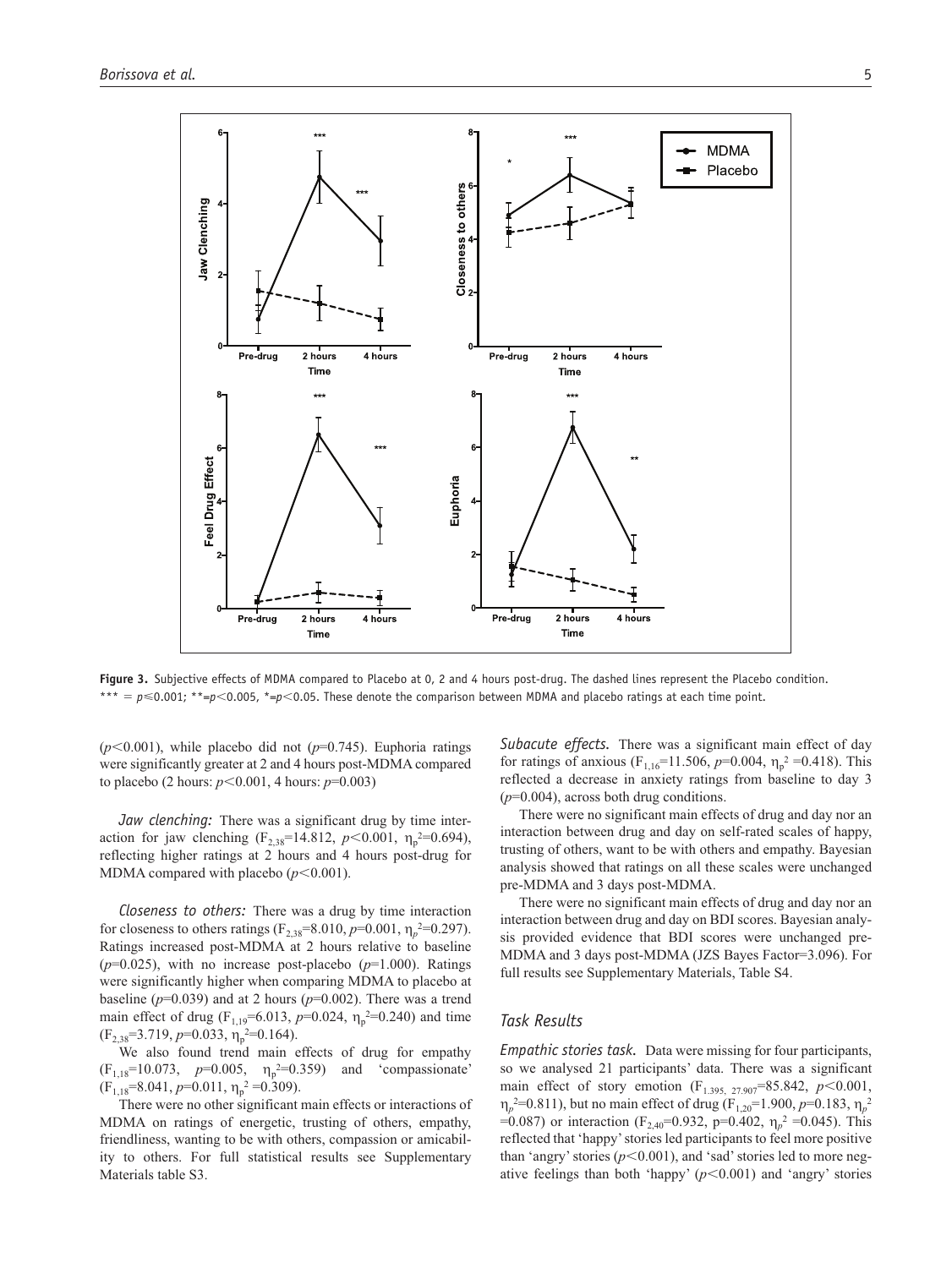(*p*<0.001). Furthermore, Bayesian analysis provided evidence in favour of the null hypothesis that MDMA had no effect, compared to placebo, on ratings. The null hypothesis was almost six times more likely than the alternative hypothesis for rating of 'happy' and 'sad' stories. For full results see Supplementary Materials, Table S2.

*Trustworthy face rating task.* Data were missing for one participant so we analysed 24 participants' data. There was no significant interaction effect between drug and face gender  $(F_{1,23}=1.191, p=0.286, \eta_p^2 = 0.049)$ , or main effects of drug  $(F_{1,23}=1.826, p=0.190, \eta_p^2=0.074)$  or face gender  $(F_{1,23}=0.790,$  $p=0.383$ ,  $\eta_p^2 = 0.033$ ). Furthermore, Bayesian analysis provided evidence in favour of the null hypothesis, showing that MDMA had no effect on ratings of perceived trustworthiness. The null hypothesis was almost six times more likely than the alternative hypothesis for rating of male faces. For full results see Supplementary Materials, Table S2.

*Trust investment task.* Data were missing for two participants, and two participants did not complete the task on the placebo condition so we analysed data for 21 participants. The amount of money invested did not differ between placebo and MDMA  $(t_{20}$ =-1.636, *p*=0.117, mean difference=-683.905, 95% CI: -1555.892 to 188.082, *d*=0.357). Bayesian analysis did not provide evidence for either hypothesis. We found a significant interaction between drug and order  $(F_{1,19}=11.923, p=0.003, \eta_p^2=0.065)$ . This is explored in the Supplementary Materials, Table S2.

## *Cooperative behaviour games*

*Public project game:* Data were missing for three participants so we analysed 22 participants' data. There was no significant difference between the MDMA (mean=4.727, SD=0.767) and placebo (mean=4.807, SD=0.681) conditions in amounts donated (t*21*=-0.675, *p*=0.503, mean difference= -0.080, BCa 95% CI: -0.318 to 0.125, *d*=0.144). Bayesian analysis yielded scaled JZS Bayes factor=4.924, indicating that the null hypothesis was almost five times more likely than the alternative hypothesis.

*Dictator game:* Data were missing for three participants so we analysed 22 participants' data. There was no significant difference between the MDMA (mean=2.818, SD=1.900) and placebo (mean=2.773, SD=1.932) conditions in amounts donated by participants ( $t_{21} = 0.211$ ,  $p=0.848$ , mean difference = 0.045, BCa 95% CI: -0.341 to 0.500, *d*=0.045). Bayesian analysis yielded scaled JZS Bayes factor=5.995, indicating that the null hypothesis was almost six times more likely than the alternative hypothesis.

*Ultimatum game: Proposer:* Data were missing for four participants so we analysed 21 participants' data. There was no significant difference between the MDMA (mean=3.477, SD=1.198) and placebo (mean=3.124, SD=1.242) conditions (t*20*=1.124, *p*=0.294, mean difference=0.353, BCa 95% CI: -0.265 to 1.067, *d*=0.246). Bayesian analysis yielded scaled JZS Bayes factor=3.329, indicating that the null hypothesis was three times more likely than the alternative hypothesis.

*Decider:* Data were missing for four participants so we analysed 21 participants' data. There was no significant difference between the MDMA (mean=1.738, SD=0.983) and placebo (mean=1.715, SD=0.844) conditions,  $(t_{20} = 0.127, p=0.918, \text{ mean}$ difference=0.023, BCa 95% CI: -0.357 to 0.362, *d*=0.027). Bayesian analysis yielded scaled JZS Bayes factor=5.949, indicating that the null hypothesis was almost six times more likely than the alternative hypothesis.

#### *Correlations*

There were no significant correlations between plasma MDMA concentration, task performance and mood and symptom VASs. Ratings on the VAS trusting of others and empathy did not significantly correlate with trust or empathy measured by task. See Supplementary Materials for full results.

# **Discussion**

We examined the prosocial effects of MDMA in a laboratory using a repeated-measures, double-blind, placebo-controlled experiment. We investigated social processes believed to be mechanistically important for MDMA's benefit as an adjunct to psychotherapy: trust, cooperative behaviour and empathy. MDMA significantly increased subjective measures of euphoria, feel drug effects, jaw clenching and closeness to others. However, we found no significant effects of MDMA on task-based measures of prosocial behaviour and Bayesian analyses largely supported the null hypotheses that there were no differences between MDMA and placebo.

There are extensive reports that MDMA enhances selfreported subjective trust (Schmid et al., 2014; Dolder et al., 2018). This augmentation in trust is thought to be important for the value of MDMA as an adjunct to psychotherapy (Sessa, 2017). However, in laboratory settings, when using task-based measures of trust, null effects of MDMA are often reported (Kuypers et al., 2014; Kirkpatrick et al., 2014c). We found that MDMA did not increase subjective ratings of feeling 'trusting of others'; participants were not more trusting of others with their money. We also found support for this null finding (that MDMA did not affect perceived trustworthiness of others' faces or cooperative behaviour) through the Bayesian analysis. Subjectivelyrated trust did not correlate with trust measured by tasks, which suggests these may involve different psychological processes.

We found no evidence that MDMA affects emotional empathy (though it did increase scores of closeness to others). This contrasts with some previous work, which has found that MDMA selectively affects emotional empathy (Hysek et al., 2014; Kuypers et al., 2014; Schmid et al., 2014). However, this effect has not always been consistently reported and may depend on a participants' gender (Hysek et al., 2014) or occur only for positively valenced stimuli (Schmid et al., 2014).

We found a null effect on the cooperative behaviour games and the trustworthy face rating task. This may seem surprising, as these tasks have been found to be sensitive to recreational MDMA in a naturalistic setting (Stewart et al., 2014). However, the between-subject design with non-blinded participants in this previous study may have contributed to an expectation of drug effects. Additionally, the lack of information about the dose or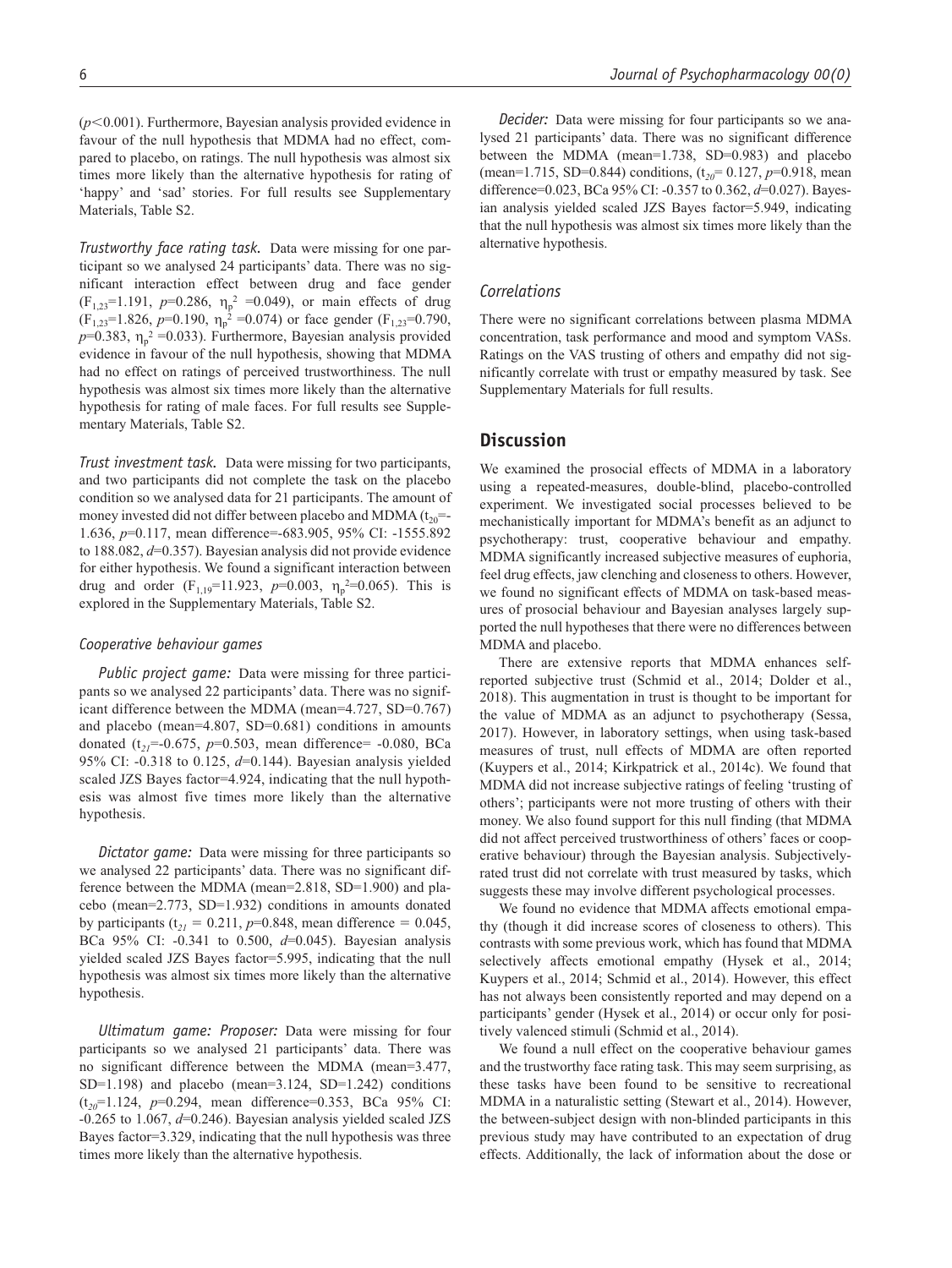purity of the recreational MDMA used complicates interpretation of this earlier study. It may also be that the controlled laboratory setting, as opposed to testing within participants' homes, dampened the prosocial effects. The importance of context when administering a psychoactive drug has been recognised particularly with psychedelic treatment (Carhart-Harris et al., 2018). Indeed, a comfortable physical setting is recommended as a key part of MDMA-assisted psychotherapy (Mithoefer, 2015).

Some differences between the tasks in our study and previous ones yield important insights. In the ultimatum game, we asked participants to respond with the minimum offer they would accept. This – as opposed to the 'direct-response' method used by Gabay et al. (2018) where participants are presented with different offers to accept or reject – can lead to less punishment of unfair offers. Indeed, our participants were willing to accept offers that were below 40% of the total stake – below what is considered to be a 'fair' offer (Gabay et al., 2014). We also used a 'one-shot' task for our cooperative behaviour games. This contrasts to Gabay et al. (2018) and Gabay et al. (2019), where participants received feedback on their performance over multiple rounds. Such feedback might be important to more closely match real-world social interaction and allow for detection of an effect of MDMA. This again suggests there may be an important role for context, whereby true social feedback may be necessary to elicit effects of this drug – but this would need to be tested experimentally.

In the context of previous mixed findings, a possible interpretation of our results is that MDMA may not enhance all aspects of prosocial behaviour. We add to existing evidence that in a laboratory setting, perceived trustworthiness and financial trust do not seem affected by MDMA. Perhaps MDMA may augment specific, rather than all, prosocial behaviours. Additionally, as suggested by some of the factors in previous studies (sex differences, different effects for positive versus negative stimuli), these specific effects may not be seen in all individuals in all situations. Future studies will need to further focus on which specific aspects of prosocial behaviour are affected by MDMA and address whether these are moderated by sex, dose, top-up doses and positive versus negative stimuli. It would be useful to test whether MDMA affects participants' willingness to trust others with their personal feelings or confidential information differently to financial tasks (such as with the envelope task paradigm of Mikolajczak et al. (2010)) and whether physical setting impacts on MDMA effects.

More generally, tasks which are completed on paper or via a computer are inherently different to the interpersonal process of psychotherapy. In order to delineate MDMA's prosocial effects in relation to the psychotherapeutic process, it may be necessary to use procedures which involve measurements of interpersonal behaviour and to utilise frameworks for measuring the effects of context as proposed in Carhart-Harris et al. (2018). For instance, it would be valuable to extend the work of Baggott et al. (2016) on the effect of MDMA on more intimate sharing by assessing differences in outcomes in a comfortable versus neutral setting, with patient groups, and with varying levels of responsiveness of the researcher listening to the memory.

Corroborating results from some laboratory reported adverse effects (Vizeli and Liechti, 2017), and contrasting results from recreational MDMA use (Curran and Travill, 1997; Stewart et al., 2014) we did not find increased depression in the subacute visits (i.e. there were no 'mid-week blues'). This was supported by Bayesian analysis. This phenomenon may have been attributable to lack of sleep and/or interactions with other recreational drugs used (Sessa, 2017). This is clearly important to know when planning future clinical trials of MDMA; it does not necessarily produce low mood when administered at these doses in safe settings.

## *Strengths and limitations*

A key strength of our acute study is that it was a placebo-controlled, double-blind experiment. For schedule I drugs, these studies are difficult, expensive and time-intensive to conduct. Our experiment therefore partially addresses the issue of participant and experimenter expectation, present in the previous naturalistic study (Stewart et al., 2014). Our analysis of MDMA in plasma demonstrated that the drug was successfully absorbed to levels similar to other studies (Kuypers et al., 2014; Vizeli and Liechti, 2018). We examined prosocial feelings and behaviour across a wide range of self-report and task-based assessments, for a comprehensive investigation of MDMA's effects. Our results were consistently null with support from Bayesian analyses across our task-based assessments of prosocial behaviour.

However, we must acknowledge limitations. Our participants experienced pronounced subjective effects, which will have contributed to unblinding. Whilst the dose used lies in the range typically used for this type of research (e.g. within 75 mg–125mg), in the psychotherapeutic setting higher doses and top-up doses midway through the session are often used. It is possible that a higher dose would have resulted in more pronounced MDMA effects on our tasks. It is also possible that some tasks were conducted post-peak effect, however, MDMA prosocial subjective and task effects have been reported 4 hours post administration (Vizeli and Liechti, 2018; Hysek et al., 2014). Our participants still significantly felt the effects of the drug and had MDMA in their plasma an hour after these tasks were completed.

# **Conclusion**

In conclusion, in a controlled laboratory setting, MDMA did not have an effect on measures of prosocial behaviour, despite increases in self-report levels of closeness to others, feel drug effect and euphoria. In the future, research should test the effects of MDMA on more ecologically valid measures with more focus on the context, as both could be important for the effects of MDMA. This will allow delineation of which prosocial effects of MDMA are moderated by setting, and therefore could aid the development of MDMA-assisted psychotherapy.

# **Declaration of conflicting interests**

The author(s) declared the following potential conflicts of interest with respect to the research, authorship, and/or publication of this article: Author AF funded part of the study through the non-profit Beckley Foundation.

#### **Funding**

The author(s) disclosed receipt of the following financial support for the research, authorship, and/or publication of this article: This research was supported by funds provided by the British public service broadcaster Channel 4 Television and the Beckley Foundation. AB was supported by a National Institute for Health Research University College London Hospitals Biomedical Research Centre (NIHR BRC) fellowship.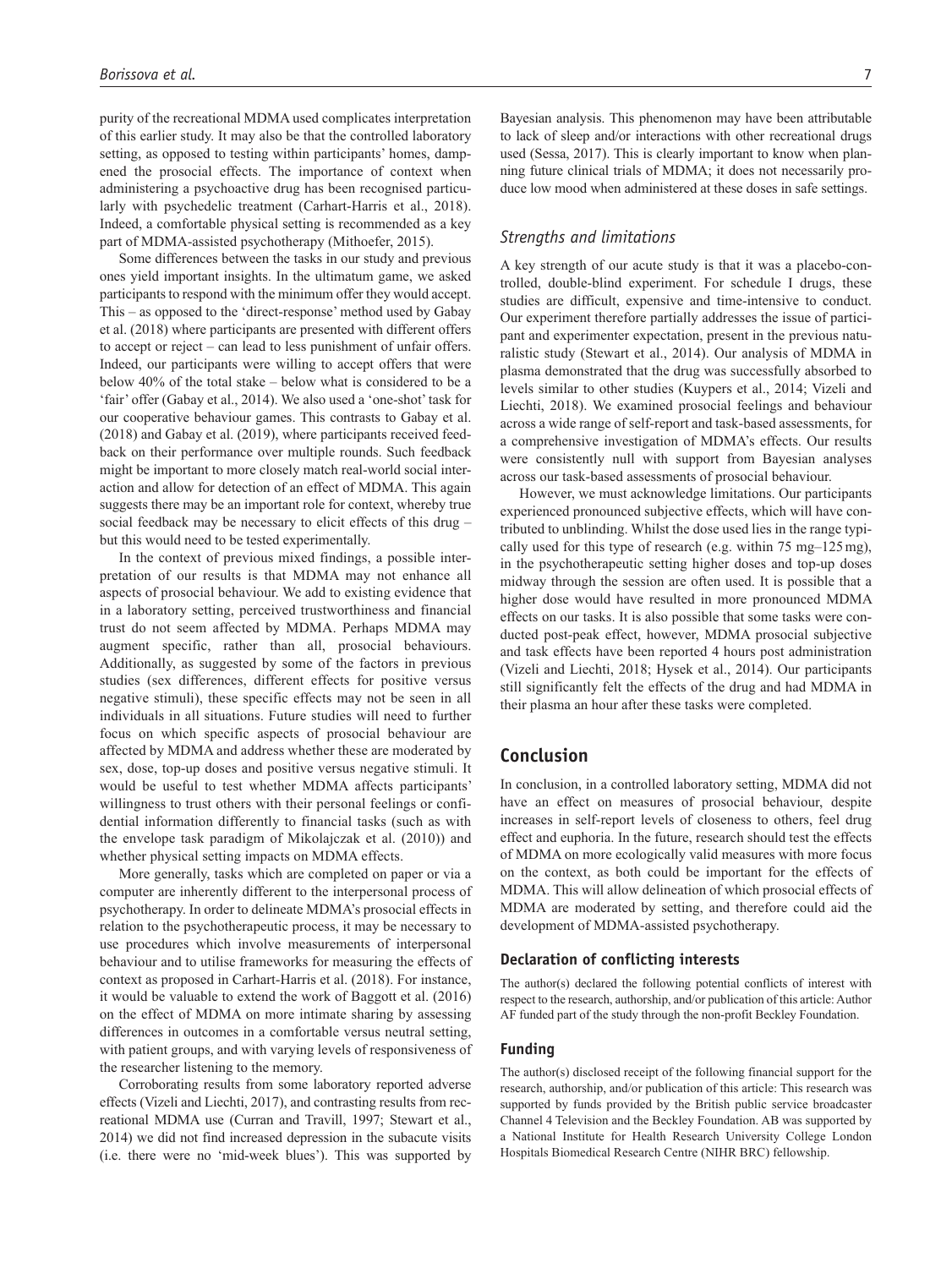#### **ORCID iDs**

Anna Borissova<sup>D</sup> <https://orcid.org/0000-0003-3847-8512> Robin L Carhart-Harris **D** <https://orcid.org/0000-0002-6062-7150> Michael AP Bloomfield **D** <https://orcid.org/0000-0002-1972-4610> David Erritzoe **D** <https://orcid.org/0000-0002-7022-6211> Will Lawn **D** <https://orcid.org/0000-0002-0143-2724>

## **Supplemental Material**

Supplemental material for this article is available online.

## **References**

- Baggott MJ, Coyle JR, Siegrist JD, et al. (2016) Effects of 3,4-methylenedioxymethamphetamine on socioemotional feelings, authenticity, and autobiographical disclosure in healthy volunteers in a controlled setting. *J Psychopharmacology* 30: 378–387.
- Baylen CA and Rosenberg H (2006) A review of the acute subjective effects of MDMA/ecstasy. *Addiction* 101: 933–947.
- Beck AT, Steer RA, Ball R, et al. (1996) Comparison of Beck depression inventories-IA and-II in psychiatric outpatients. *J Pers Assess* 67: 588–597.
- Bedi G, Hyman D and de Wit H. (2010) Is ecstasy an 'empathogen'? Effects of  $\pm 3,4$ -methylenedioxymethamphetamine on prosocial feelings and identification of emotional states in others. *Biol Psychiatry* 68: 1134–1140.
- Bedi G, Phan KL, Angstadt M, et al. (2009) Effects of MDMA on sociability and neural response to social threat and social reward. *Psychopharmacology* 207: 73–83.
- Berg J, Dickhaut J and McCabe K. (1995) Trust, reciprocity, and social history. *Games and Economic Behavior* 10: 122–142.
- Carhart-Harris RL, Murphy K, Leech R, et al. (2015) the effects of acutely administered 3,4-methylenedioxymethamphetamine on spontaneous brain function in healthy volunteers measured with arterial spin labeling and blood oxygen level-dependent resting state functional connectivity. *Biol Psychiatry* 78: 554–562.
- Carhart-Harris RL, Roseman L, Haijen E, et al. (2018) Psychedelics and the essential importance of context. *J Psychopharmacology* 32: 725–731.
- Carhart-Harris RL, Wall MB, Erritzoe D, et al. (2014) The effect of acutely administered MDMA on subjective and BOLD-fMRI responses to favourite and worst autobiographical memories. *Int J Neuropsychopharmacology* 17: 527–540.
- Curran HV and Travill RA. (1997) Mood and cognitive effects of +/-3,4-methylenedioxymethamphetamine (MDMA, 'ecstasy'): week-end 'high' followed by mid-week low. *Addiction* 92: 821–831.
- Dolder PC, Müller F, Schmid Y, et al. (2018) Direct comparison of the acute subjective, emotional, autonomic, and endocrine effects of MDMA, methylphenidate, and modafinil in healthy subjects. *Psychopharmacology* 235: 467–479.
- Gabay AS, Carhart-Harris RL, Mazibuko N, et al. (2018) Psilocybin and MDMA reduce costly punishment in the Ultimatum Game. *Sci Rep* 8: 8236–8236.
- Gabay AS, Kempton MJ, Gilleen J, et al. (2019) MDMA increases cooperation and recruitment of social brain areas when playing trustworthy players in an iterated prisoner's dilemma. *J Neurosci* 39: 307–320.
- Gabay AS, Radua J, Kempton MJ, et al. (2014) The Ultimatum Game and the brain: a meta-analysis of neuroimaging studies. *Neurosci Biobehav Rev* 47: 549–558.
- Güth W and Tietz R (1990) Ultimatum bargaining behavior: A survey and comparison of experimental results. *J Econ Psychol* 11: 417–449.
- Hoffman E, McCabe K, Smith VL, et al. (1996) Social distance and otherregarding behavior in dictator games. *Am Econ Rev* 86: 653–660.
- Hoshi R, Bisla J and Curran HV (2004) The acute and sub-acute effects of 'ecstasy' (MDMA) on processing of facial expressions: preliminary findings. *Drug Alcohol Depend* 76: 297–304.
- Hysek CM, Domes G and Liechti ME (2012) MDMA enhances "mind reading" of positive emotions and impairs "mind reading" of negative emotions. *Psychopharmacology* 222: 293–302.
- Hysek CM and Liechti ME (2012) Effects of MDMA alone and after pretreatment with reboxetine, duloxetine, clonidine, carvedilol, and doxazosin on pupillary light reflex. *Psychopharmacology* 224: 363–376.
- Hysek CM, Schmid Y, Simmler LD, et al. (2014) MDMA enhances emotional empathy and prosocial behavior. *Soc Cogn and Affect Neurosci* 9: 1645–1652.
- Kamilar-Britt P and Bedi G. (2015) The prosocial effects of 3,4-methylenedioxymethamphetamine (MDMA): Controlled studies in humans and laboratory animals. *Neurosci Biobehav Rev* 57: 433–446.
- Kirkpatrick M, Delton AW, Robertson TE, et al. (2015) Prosocial effects of MDMA: A measure of generosity. *J Psychopharmacol* 29: 661–668.
- Kirkpatrick MG, Baggott MJ, Mendelson JE, et al. (2014a) MDMA effects consistent across laboratories. *Psychopharmacology* 231: 3899–3905.
- Kirkpatrick MG, Francis SM, Lee R, et al. (2014b) Plasma oxytocin concentrations following MDMA or intranasal oxytocin in humans. *Psychoneuroendocrinology* 46: 23–31.
- Kirkpatrick MG, Lee R, Wardle MC, et al. (2014c) Effects of MDMA and intranasal oxytocin on social and emotional processing. *Neuropsychopharmacology* 39: 1654–1663.
- Kuypers KPC, De La Torre R, Farre M, et al. (2014) No evidence that MDMA-induced enhancement of emotional empathy is related to peripheral oxytocin levels or 5-HT1a receptor activation. *PLoS ONE* 9: e100719.
- Ledyard JO (1994) Public Goods: A Survey of Experimental Research. *Public Economics 9405003*, University Library of Munich, Germany.
- Liechti ME, Gamma A and Vollenweider FX (2001) Gender differences in the subjective effects of MDMA. *Psychopharmacology* 154: 161–168.
- Lundqvist D and Litton J (1998) The Averaged Karolinska Directed Emotional Faces – AKDEF. Stockholm, Sweden: Department of Clinical Neuroscience, Psychology Section, Karolinska Institutet.
- Mikolajczak M, Pinon N, Lane A, et al. (2010) Oxytocin not only increases trust when money is at stake, but also when confidential information is in the balance. *Biol Psychol* 85: 182–184.
- Mithoefer MC. (2015) *A Manual for MDMA-Assisted Psychotherapy in the Treatment of Posttraumatic Stress Disorder*. Multidisciplinary Association for Psychedelic Studies (MAPS), [www.maps.org.](www.maps.org) (accessed 11 March 2020).
- Mithoefer MC, Feduccia AA, Jerome L, et al. (2019) MDMA-assisted psychotherapy for treatment of PTSD: study design and rationale for phase 3 trials based on pooled analysis of six phase 2 randomized controlled trials. *Psychopharmacology* 236: 2735–2745.
- Ot'alora G M, Grigsby J, Poulter B, et al. (2018) 3,4-Methylenedioxymethamphetamine-assisted psychotherapy for treatment of chronic posttraumatic stress disorder: A randomized phase 2 controlled trial. *J Psychopharmacol* 32: 1295–1307.
- Rouder JN, Speckman PL, Sun D, et al. (2009) Bayesian t tests for accepting and rejecting the null hypothesis. *Psychon Bull Rev* 16: 225–237.
- Schenberg EE (2018) Psychedelic-assisted psychotherapy: A paradigm shift in psychiatric research and development. *Front Pharmacol* 9: 733.
- Schmid Y, Hysek CM, Simmler LD, et al. (2014) Differential effects of MDMA and methylphenidate on social cognition. *J Psychopharmacol* 28: 847–856.
- Sessa B (2017) MDMA and PTSD treatment: "PTSD: From novel pathophysiology to innovative therapeutics". *Neurosci Lett* 649: 176–180.